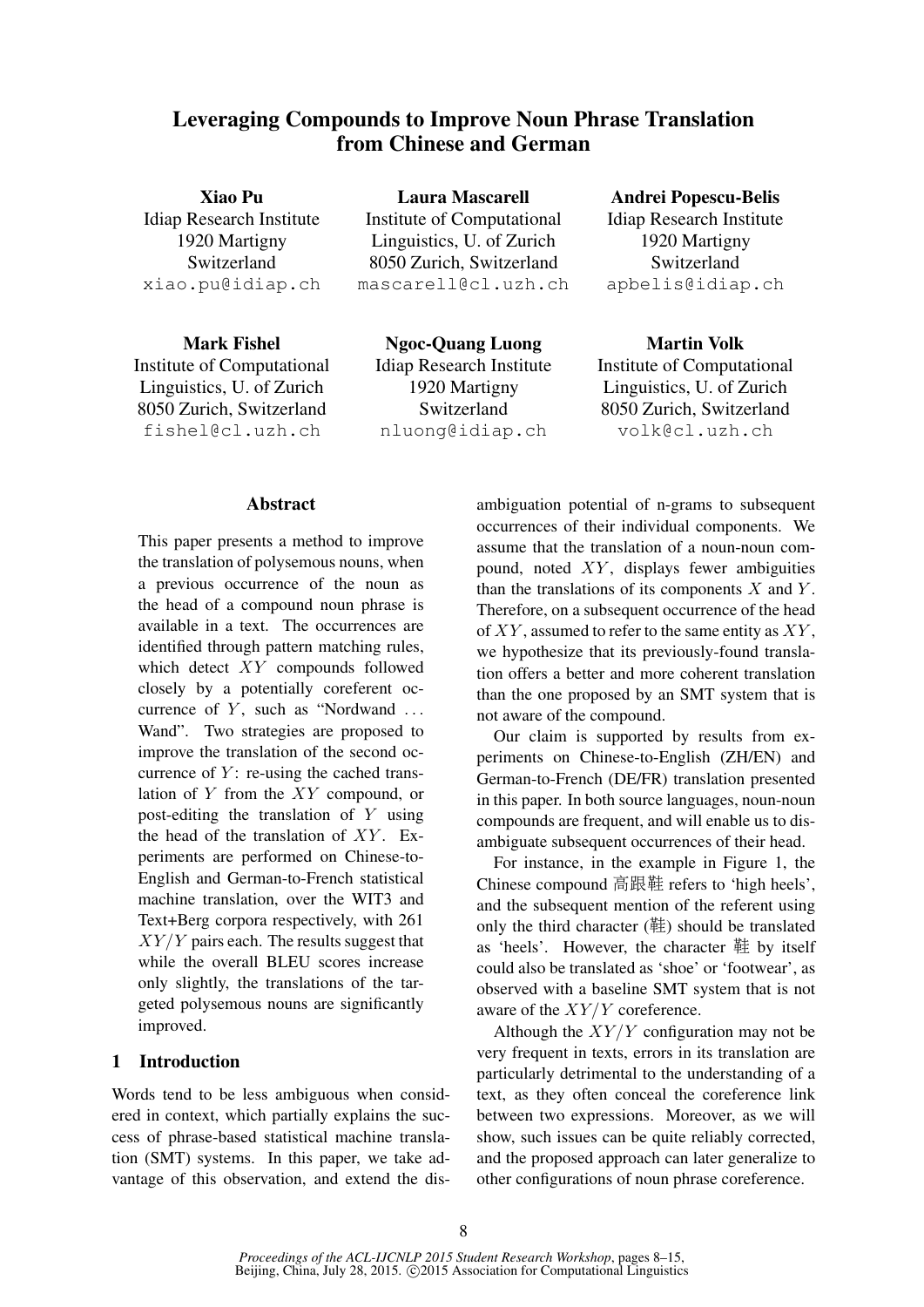| 1. CHINESE SOURCE SENTENCE                                                                    | 她以为自己买了双两英寸的高跟鞋,<br>但实际上那是一双三英寸高的鞋。                                                                                                   |  |  |  |  |
|-----------------------------------------------------------------------------------------------|---------------------------------------------------------------------------------------------------------------------------------------|--|--|--|--|
| 2. SEGMENTATION, POS TAGGING,<br><b>IDENTIFICATION OF COMPOUNDS</b><br>AND THEIR CO-REFERENCE | 她#PN 以为#VV 自己#AD 买#VV 了#AS 双#CD 两#CD 英寸<br>#NN 的#DEG 高跟鞋#NN , #PU但#AD 实际上#AD 那#PN<br>是#VC 一#CD 双#M 三#CD 英寸#NN 高#VA 的#DEC 鞋#NN<br>。#PU |  |  |  |  |
| 3 BASELINE TRANSLATION INTO<br>ENGLISH (STATISTICAL MT)                                       | She thought since bought a pair of two inches high heel,<br>but in fact it was a pair of three inches high shoes.                     |  |  |  |  |
| 4. AUTOMATIC POST-EDITING OF<br>THE BASELINE TRANSLATION<br><b>USING COMPOUNDS</b>            | She thought since bought a pair of two inches <b>high heel</b> ,<br>but in fact it was a pair of three inches high heel.              |  |  |  |  |
| COMPARISON WITH A HUMAN<br>5.<br>REFERENCE TRANSLATION                                        | She thought she'd gotten a two-inch heel<br>but she'd actually bought a three-inch heel. √                                            |  |  |  |  |

Figure 1: Compound post-editing method illustrated on ZH/EN. The first translation of 高跟<sup>鞋</sup> into 'heel' enables the correct translation of the subsequent occurrence of 鞋 as 'heel', by post-editing the baseline output 'shoes'.

The paper is organized as follows. In Section 2 we present the main components of our proposal: first, the rules for identifying  $XY/Y$  pairs, and then two alternative methods for improving the coherence of the translation of a subsequent mention Y, one based on post-editing and the other one based on caching, which builds upon initial experiments presented by Mascarell et al. (2014). In Section 3, we present our experimental setting. In Section 4, we evaluate our proposal on ZH/EN and DE/FR translation, demonstrating that the translation of nouns is indeed improved, mainly by automatic or human comparisons with the reference translation. We conclude with a brief discussion of related studies (Section 5) and with perspectives for future work (Section 6).

### 2 Description of the Method

### 2.1 Overview

We propose to use the translation of a compound XY to improve the translation of a subsequent occurrence of  $Y$ , the head of the  $XY$  noun phrase, in the following way, represented schematically in Figure 1 (details for each stage are given below).

First, the presence of  $XY/Y$  patterns is detected either by examining whether a compound  $XY$  is followed by an occurrence of  $Y$ , or, conversely, by examining for each  $Y$  candidate whether it appears as part of a previous compound  $XY$ . Distance constraints and additional filtering rules are implemented to increase the likelihood that XY

and Y are actually co-referent, or at least refer to entities of the same type.

Second, each sentence is translated by a baseline SMT system, and the translation of the head Y of each compound  $XY$  is identified using the word alignment from the SMT decoder. This translation is used as the translation of a subsequent occurrence of Y either by caching the corresponding source/target word pair in the SMT or by postediting the baseline SMT output. For instance, if the Chinese pair  $(\overline{\text{H}\ddot{\text{H}}}, \overline{\text{H}})$  is identified, where the first compound can unambiguously be translated into English by 'vegetable', then the translation of a subsequent occurrence of 菜 is enforced to 'vegetable'. This has the potential to improve over the baseline translation, because when considered individually, 菜 could also be translated as 'dish', 'greens', 'wild herbs', etc.

#### 2.2 Identifying  $XY/Y$  Pairs

Chinese and German share a number of similarities regarding compounds. Although Chinese texts are not word-segmented, once this operation is performed, multi-character words in which all characters have individual meanings – such as the above-mentioned 蔬菜 ('vegetable') – are frequent. Similarly, in German, noun-noun compounds such as 'Bundesamt' ('Bund' + 'Amt', for Federal Bureau) or Nordwand ('Nord' + 'Wand', for North face) are frequent as well. While the identification of  $XY$  noun-noun compounds is straightforward with morpho-syntactic analysis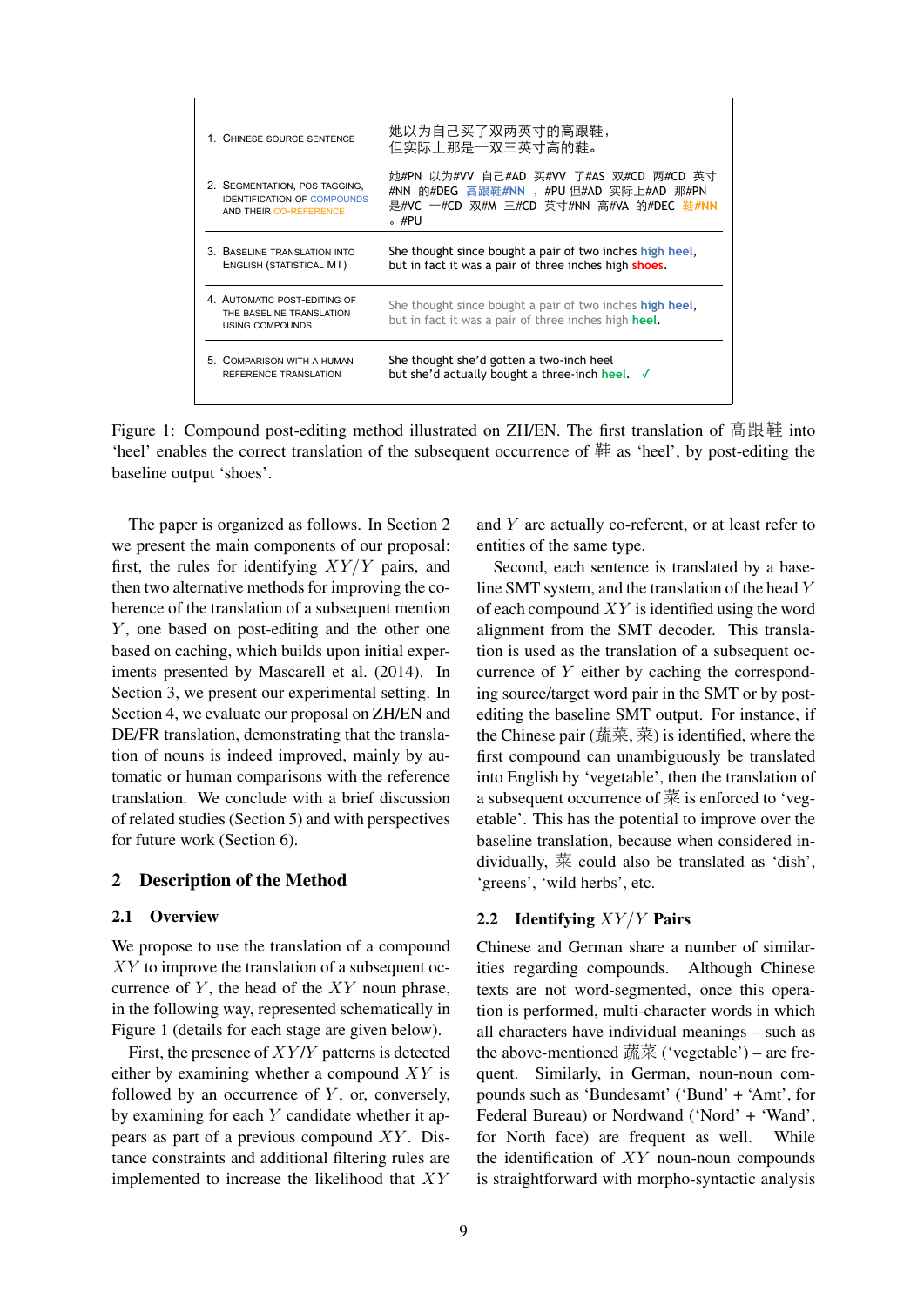tools, the identification of a subsequent mention of the head noun,  $Y$ , and especially the decision whether this  $Y$  refers or not to the same entity  $XY$ , are more challenging issues. In other words, the main difficulty is to separate true  $XY/Y$  pairs from false positives.

To detect truly coreferent  $XY/Y$  pairs we narrow down the set of detected cases using handwritten rules that check the local context of Y. For example, only the cases where  $Y$  is preceded by demonstrative pronouns (e.g.  $\dot{\boxtimes}$  or  $\ddot{\text{m}}$  meaning 'this' and 'that' in Chinese, or 'diese' in German), possessive pronouns and determiners ('der', 'die', 'das' in German) are considered. Since other words can occur between the two parts (like classifiers in Chinese or adjectives), there are additional distance constraints: the pronoun or determiner must be separated by fewer than three words. Since the rules use morphological information and word boundaries, they are preceded by word segmentation<sup>1</sup> and tagging<sup>2</sup> for Chinese and morphological analysis for German.<sup>3</sup> For example, in the input sentence from Figure 1, we determine that the noun phrase 鞋 fits our condition for extraction as Y because as there are words before it which fulfill the condition for acceptance.

#### 2.3 Enforcing the Translation of  $Y$

Two language-independent methods have been designed to ensure that the translations of XY and Y are a consistent: post-editing and caching. The second one builds upon an earlier proposal tested only on DE/FR with subjective evaluations (Mascarell et al., 2014).

In the post-editing method, for each  $XY/Y$ pair, the translations of  $XY$  and  $Y$  by a baseline SMT system (see Section 3) are first identified through word alignment. We verify if the translations of Y in both noun phrases are identical or different. Both elements comprising the compound structure  $XY/Y$  are identified, for the standard cases, with only one possible  $XY$  referring to one  $Y$ . The translation of both words are provided by the baseline SMT system, and our system subsequently verifies if the translations of Y in both noun phrases are identical or different. We keep them intact in the first case, while in the second

case we replace the translation of  $Y$  by the translation of  $XY$  or by its head noun only, if it contains several words. In the example in Figure 1, XY is translated into 'high heel' and Y into 'shoes', which is a wrong translation of  $#$  in this context. Using the consistency constraint, our method postedits the translation of Y replacing it with 'heel', which is the correct word.

Several differences from the ideal case presented above must be handled separately. First, it may occur that several XY are likely co-referent with the same  $Y$ . In this case, if their translations differ, given that we cannot resolve the coreference, we do not post-edit  $Y^A$ . If the translations of the several occurrences of XY are the same, but consist of one word, we still do not postedit  $Y$ . We only change it if the translations consist of several words, ensuring that  $XY$  is a compound noun phrase. Second, if the compound  $XY$ is not translated (out-of-vocabulary word), we do not post-edit  $Y$ .<sup>5</sup> Third, sometimes the alignment of  $Y$  is empty in the target sentence (alignment error or untranslated word), in which case we apply post-editing as above on the word preceding  $Y$ , if it is aligned.

In the caching method (Mascarell et al., 2014), once an XY compound is identified, we obtain the translation of the  $Y$  part of the compound through the word alignment given by the SMT decoder. Next, we check that this translation appears as a translation of  $Y$  in the phrase table, and if so, we cache both  $Y$  and the obtained translation. We then enforce the cached translation every time a coreference  $Y$  to  $XY$  is identified. Note that this is different from the probabilistic caching proposed by Tiedemann (2010), because in our case the cached translation is deterministically enforced as the translation of Y .

#### 3 Experimental Settings

The experiments are carried out on two different parallel corpora: the  $WIT<sup>3</sup>$  Chinese-English dataset (Cettolo et al., 2012) with transcripts of TED lectures and their translations, and the Text+Berg German-French corpus (Bubenhofer et al., 2013), a collection of articles from the year-

<sup>&</sup>lt;sup>1</sup>Using the Stanford Word Segmenter available from http://nlp.stanford.edu/software/segmenter.shtml.

 $2$ Using the Stanford Log-linear Part-of-speech Tagger, http://nlp.stanford.edu/software/tagger.shtml.

<sup>&</sup>lt;sup>3</sup>Using Gertwol (Koskeniemmi and Haapalainen, 1994).

<sup>4</sup>Upon manual examination, we found that using the most recent  $XY$  was not a reliable candidate for the antecedent.

 ${}^5$ In fact, we can use the translation of Y as a translation candidate for  $XY$ . Our observations show that this helps to improve BLEU scores, but does not affect the specific scoring of Y in Section 4.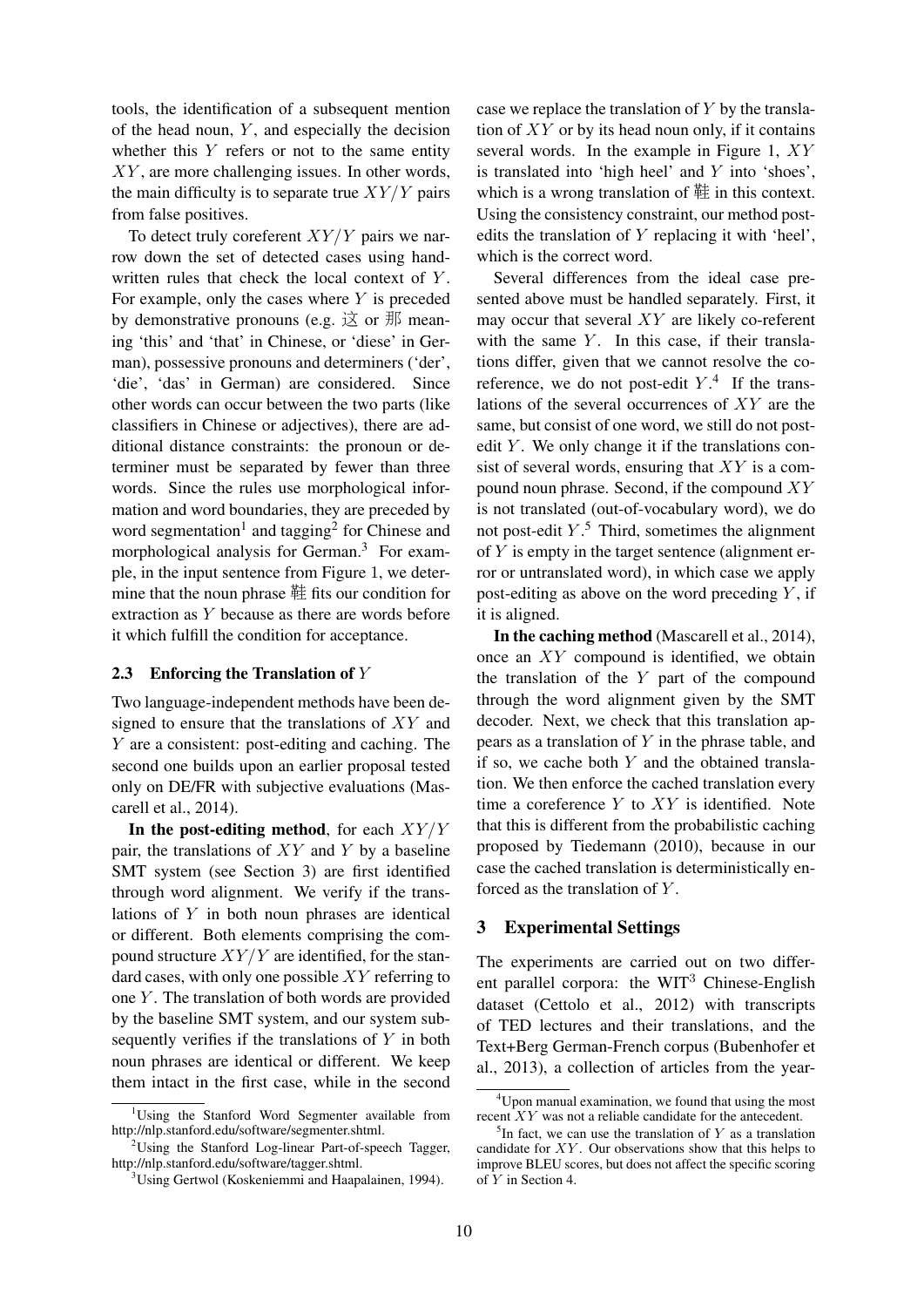|    |          | <b>Sentences</b> | <b>Tokens</b> |
|----|----------|------------------|---------------|
| ZH | Training | 188'758          | 19'880'790    |
|    | Tuning   | 2'457            | 260'770       |
|    | Testing  | 855              | 12'344        |
| DE | Training | 285'877          | 5'194'622     |
|    | Tuning   | 1'557            | 32'649        |
|    | Testing  | 505              | 12'499        |

Table 1: Sizes of SMT data sets.

books of the Swiss Alpine Club. The sizes of the subsets used for training, tuning and testing the SMT systems are given in Table 1. The test sets were constructed by selecting all the sentences or fragments which contained the  $XY/Y$  pairs, identified as above, to maximize their number in the test data, given that they are not needed in the training/tuning sets, as the proposed methods are not based on machine learning.

The rules for selecting coreferent  $XY/Y$  pairs in Chinese identified 261 pairs among 192k sentences. The rather low rate of occurrence (about one every 700 sentences) is explained by the strict conditions of the selection rules, which are designed to maximize the likelihood of coreference. In German, less restrictive rules selected 7,365  $XY/Y$  pairs (a rate of one every 40 sentences). Still, in what follows, we randomly selected 261  $XY/Y$  pairs for the DE/FR test data, to match their number in the ZH/EN test data.

Our baseline SMT system is the Moses phrasebased decoder (Koehn et al., 2007), trained over tokenized and true-cased data. The language models were built using SRILM (Stolcke et al., 2011) at order 3 (i.e. up to trigrams) using the default smoothing method (i.e. Good-Turing). Optimization was done using Minimum Error Rate Training (Och, 2003) as provided with Moses.

The effectiveness of proposed systems is measured in two ways. First, we use BLEU (Papineni et al., 2002) for overall evaluation, to verify whether our systems provide better translation for entire texts. Then, we focus on the  $XY/Y$  pairs and count the number of cases in which the translations of Y match the reference or not, which can be computed automatically using the alignments.

However, the automatic comparison of a system's translation with the reference is not entirely informative, because even if the two differ, the system's translation can still be acceptable. Therefore, we analyzed these "undecided" situations

manually, with three human annotators (among the authors of the paper). The annotators rated separately the system's translations of  $Y$  and the reference ones as 'good', 'acceptable' or 'wrong'.

#### 4 Analysis of Results

#### 4.1 Automatic Comparison with a Reference

The BLEU scores obtained by the baseline SMT, the caching and post-editing methods, and an oracle system are given in Table 2. The scores are in the same range as the baseline scores found by other teams on these datasets (Cettolo et al., 2012, Table 7 for ZH/EN), and much higher on DE/FR than ZH/EN.

Our methods have a small positive effect on ZH/EN translation, and a small negative effect on DE/FR one. Given the sparsity of  $XY/Y$  pairs with respect to the total number of words, hence the small number of changed words, these results meet our prior expectations. Indeed, we also computed the oracle BLEU scores for both language pairs, i.e. the scores when all  $Y$  members of  $XY/Y$  pairs are (manually) translated exactly as in the reference (last line of Table 2). These values are only slightly higher than the other scores, showing that even a perfect translation of the Y nouns would only have a small effect on BLEU.

|                 | <b>ZH/EN</b> | <b>DE/FR</b> |
|-----------------|--------------|--------------|
| <b>BASELINE</b> | 11.18        | 27.65        |
| <b>CACHING</b>  | 11.23        | 27.26        |
| POST-EDITING    | 11 27        | 27.48        |
| ORACLE          | 11.30        | 27.80        |

Table 2: BLEU scores of our methods.

We now turn to the reference-based evaluation of the translations of Y in the 261  $XY/Y$  pairs, comparing the baseline SMT with each of our methods. These results are represented as four contingency tables – two language pairs and two methods against the baseline – gathered together as percentages in Table 3. Among these values, we focus first on the total of pairs where one of our systems agrees with the reference while the baseline system does not (i.e., improvements due to the system), and the converse case (degradations). The higher the difference between the two values, the more beneficial our method.

For ZH/EN and the post-editing system, among the 222 extracted pairs, there were 45 improvements (20.3%) of the system with respect to the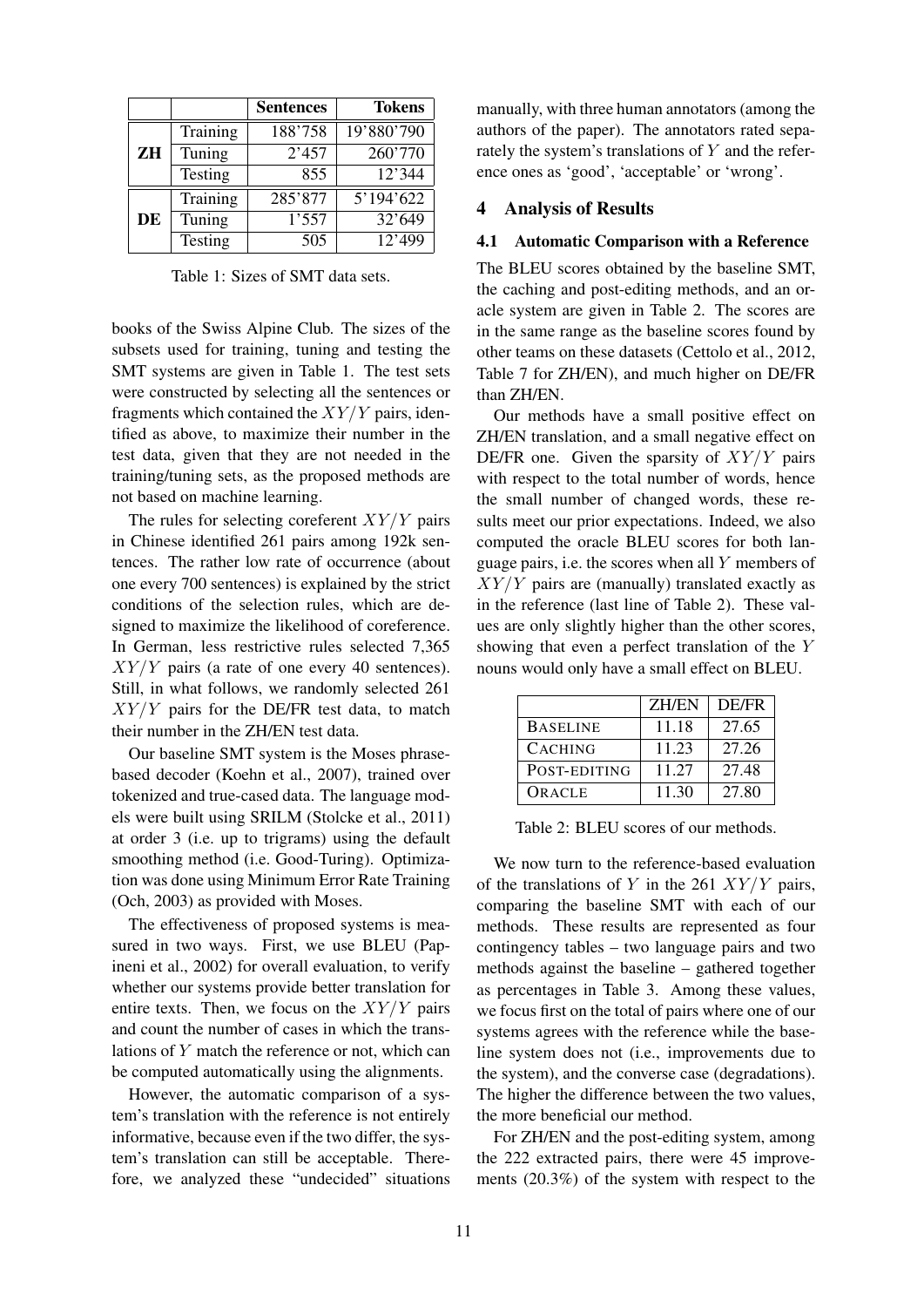|              |                 | <b>CACHING</b> |            | POST-EDITING |            |      |
|--------------|-----------------|----------------|------------|--------------|------------|------|
|              |                 | $= ref$        | $\neq$ ref | $= ref$      | $\neq$ ref |      |
| <b>ZH/EN</b> | <b>BASELINE</b> | $= ref$        | 59.3       | 4.1          | 42.3       | 4.5  |
|              |                 | $\neq$ ref     | 13.8       | 22.8         | 20.3       | 32.9 |
| DE/FR        | <b>BASELINE</b> | $= ref$        | 70.1       | 10.3         | 73.9       | 5.0  |
|              |                 | $\neq$ ref     | 4.3        | 15.2         | 3.5        | 17.5 |

Table 3: Comparison of each approach with the baseline, for the two language pairs, in terms of Y nouns which are identical or different from a reference translation ('ref'). All scores are percentages of the totals. Numbers in bold are improvements over the baseline, while those in *italics* are degradations.

baseline, and only 10 degradations (4.5%). There were also 94 pairs (42.3%) for which the baseline and the post-edited system were equal to the reference. The remaining 73 pairs (32.9%) will be analyzed manually in the next section. Therefore, from a pure reference-based view, the post-edited system has a net improvement of 15.8% (absolute) over the baseline in dealing with the  $XY/Y$  pairs.

A similar pattern is observed with the other method, namely caching, again on ZH/EN translation: 13.8% improvements vs. 4.1% degradations. The difference (i.e. the net improvement) is slightly smaller in this case with respect to the post-editing method.

For DE/FR translation, both methods appear to score fewer improvements than degradations. There are more than 70% of the pairs which are translated correctly by the baseline and by both systems, which indicates that the potential for improvement is much smaller for DE/FR than for ZH/EN.

While the pattern of improvement between ZH/EN and DE/FR is similar for post-editing and for caching, for both language pairs the postediting method has a larger difference between improvements and degradations than the caching method. This can be explained by a lower coverage of the latter method, since it only enforces a translation when it appears as one of the translation candidates for  $Y$  in the phrase table (Mascarell et al., 2014).

#### 4.2 Manual Evaluation of Undecided Cases

When both the baseline and one of our systems generate translations of Y which differ from the reference, it is not possible to compare the translations without having them examined by human subjects. This was done for the 73 such cases of the ZH/EN post-editing system. Three of the authors, working independently, considered each

translation from each system (in separate batches) with respect to the reference one, and rated its meaning on a 3-point scale: 2 (good), 1 (acceptable) or 0 (wrong). To estimate the inter-rater agreement, we computed the average absolute deviation<sup>6</sup> and found a value of 0.15, thus denoting very good agreement. Below, we group '2' and '1' answers into one category, called "acceptable", and compare them to '0' answers, i.e. wrong translations.

When both the baseline and the post-edited translations of  $Y$  differ from the reference, they can either be identical (49 cases) or different (24). In the former case, of course, neither of the systems outperforms the other. The interesting observation is that the relatively high number of such cases (49) is due to situations where the reference translation of noun  $Y$  is by a pronoun (40), which the systems have currently no possibility to generate from a noun in the source sentence. Manual evaluation shows that the systems' translations are correct in 36 out of 40 cases. This large number shows that the "quality" of the systems is actually higher than what can be inferred from Table 3 only. Conversely, in the 9 cases when the reference translation of  $Y$  is not a pronoun, only about half of the translations are correct.

In the latter case, when baseline and post-edited translations differ from the reference *and* among themselves (24 cases), it is legitimate to ask which of the two systems is better. Overall, 10 baseline translations are correct and 14 are wrong, whereas 23 post-edited translations are correct (or at least acceptable) and only one is wrong. The postedited system thus clearly outperforms the baseline in this case. Similarly to the observation above, we note that among the 24 cases considered here, almost all (20) involve a reference translation of  $Y$  by a pronoun. In these cases, the baseline

<sup>&</sup>lt;sup>6</sup>Average of  $\frac{1}{3}\sum_{i=1}^{3} |\text{score}_i - \text{mean}|$  over all ratings.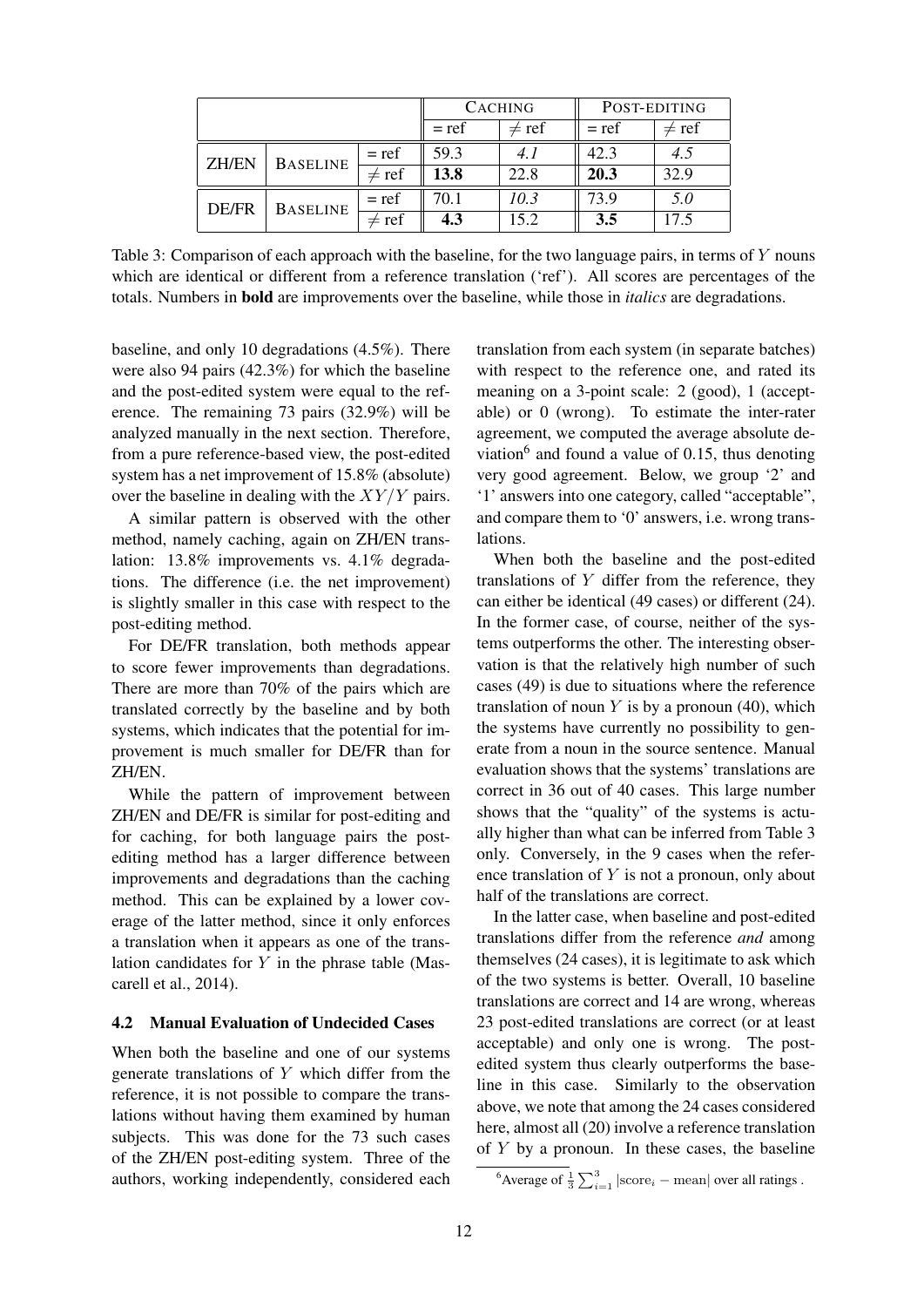system translates only about half of them with a correct noun (9 out of 20), while the post-edited system translates correctly 19 out of 20.

## 5 Related Work

We briefly review in this section several previous studies from which the present one has benefited. Our idea is built upon the one-sense-per-discourse hypothesis (Gale et al., 1992) and its application to machine translation is based on the premise that consistency in discourse (Carpuat, 2009) is desirable. The initial compound idea was first published by Mascarell et al. (2014), in which the coreference of compound noun phrases in German (e.g. Nordwand/Wand) was studied and used to improve DE/FR translation by assuming that the last constituent of the compound  $Y$  should share the same translation as that of  $Y$  in  $XY$ .

Several other approaches focused on enforcing consistent lexical choice. Tiedemann (2010) proposed a cache-model to enforce consistent translation of phrases across the document. However, caching is sensitive to error propagation, that is, when a phrase is incorrectly translated and cached, the model propagates the error to the following sentences. Gong et al. (2011) later extended Tiedemann's proposal by initializing the cache with phrase pairs from similar documents at the beginning of the translation and by also applying a topic cache, which was introduced to deal with the error propagation issue. Xiao et al. (2011) defined a three step procedure that enforces the consistent translation of ambiguous words, achieving improvements for EN/ZH. Ture et al. (2012) encouraged consistency for AR/EN MT by introducing cross-sentence consistency features to the translation model, while Alexandrescu and Kirchhoff (2009) enforced similar translations to sentences having a similar graph representation.

Our work is an instance of a recent trend aiming to go beyond sentence-by-sentence MT, by using semantic information from previous sentences to constrain or correct the decoding of the current one. In this paper, we compared caching and post-editing as ways of achieving this goal, but a document-level decoder such as Docent (Hardmeier et al., 2012) could be used as well. In other studies, factored translation models (Koehn and Hoang, 2007) have been used with the same purpose, by incorporating contextual information into labels used to indicate the meaning of ambiguous

discourse connectives (Meyer and Popescu-Belis, 2012) or the expected tenses of verb phrase translations (Loaiciga et al., 2014). Quite naturally, there are analogies between our work and studies of pronoun translation (Le Nagard and Koehn, 2010; Hardmeier and Federico, 2010; Guillou, 2012), with the notable difference that pronominal anaphora resolution remains a challenging task. Finally, our work and its perspectives contribute to the general objective of using discourse-level information to improve MT (Hardmeier, 2014; Meyer, 2014).

## 6 Conclusion and Perspectives

We presented a method to enforce the consistent translation of coreferences to a compound, when the coreference matches the head noun of the compound. Experimental results showed that baseline SMT systems often translate coreferences to compounds consistently for DE/FR, but much less so for ZH/EN. For a significant number of cases in which the noun phrase  $Y$  had multiple meanings, our system reduced the frequency of mistranslations in comparison to the baseline, and improved noun phrase translation.

In this work, we considered  $XY/Y$  pairs, hypothesizing that when they are coreferent, they should have consistent translations. In the future, we will generalize this constraint to complex noun phrases which are not compounds. More generally, we will explore the encoding of coreference constraints into probabilistic models that can be combined with SMT systems, so that coreference constraints are considered in the decoding process.

## Acknowledgments

The authors are grateful for the support of the Swiss National Science Foundation (SNSF) through the Sinergia project MODERN: Modeling Discourse Entities and Relations for Coherent Machine Translation, grant nr. CRSII2<sub>-147653</sub> (www.idiap.ch/project/modern).

# **References**

Andrei Alexandrescu and Katrin Kirchhoff. 2009. Graph-based learning for statistical machine translation. In *Proceedings of the Annual Conference of the North American Chapter of the Association for Computational Linguistics (NAACL)*, pages 119– 127, Boulder, Colorado.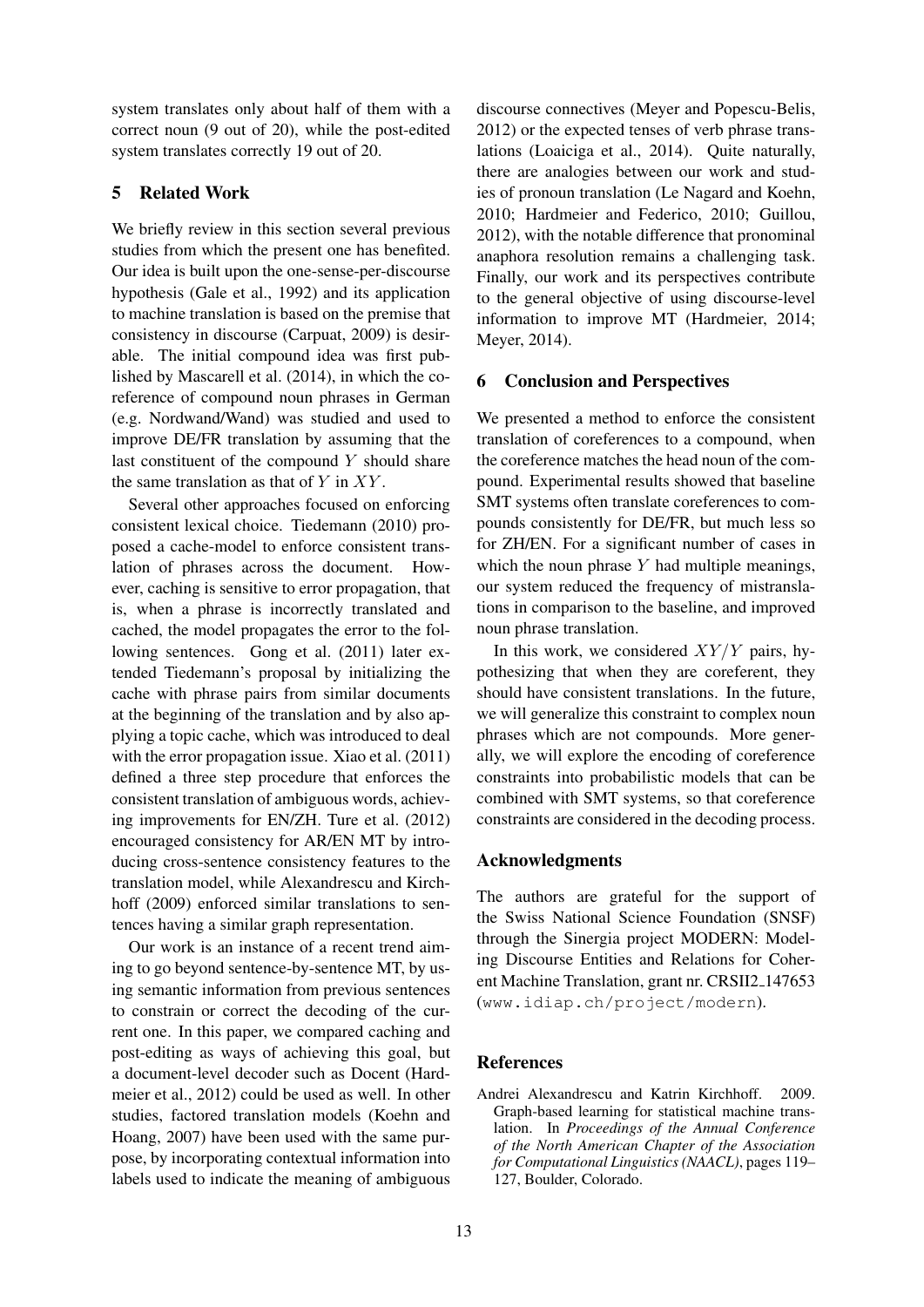- Noah Bubenhofer, Martin Volk, David Klaper, Manuela Weibel, and Daniel Wüest. 2013. Text+Berg-korpus (release 147\_v03). Digitale Edition des Jahrbuch des SAC 1864-1923, Echo des Alpes 1872-1924 und Die Alpen 1925-2011.
- Marine Carpuat. 2009. One Translation per Discourse. In *Proceedings of the Workshop on Semantic Evaluations: Recent Achievements and Future Directions (SEW)*, pages 19–27, Singapore.
- Mauro Cettolo, Christian Girardi, and Marcello Federico. 2012. WIT<sup>3</sup>: Web inventory of transcribed and translated talks. In *Proceedings of the 16*th *Conference of the European Association for Machine Translation (EAMT)*, pages 261–268, Trento, Italy.
- William A Gale, Kenneth W Church, and David Yarowsky. 1992. One sense per discourse. In *Proceedings of the Workshop on Speech and Natural Language*, pages 233–237.
- Zhengxian Gong, Min Zhang, and Guodong Zhou. 2011. Cache-based document-level statistical machine translation. In *Proceedings of the 2011 Conference on Empirical Methods in Natural Language Processing (EMNLP)*, pages 909–919, Edinburgh.
- Liane Guillou. 2012. Improving pronoun translation for statistical machine translation. In *Proceedings of EACL 2012 Student Research Workshop (13th Conference of the European Chapter of the ACL)*, pages 1–10, Avignon, France.
- Christian Hardmeier and Marcello Federico. 2010. Modelling Pronominal Anaphora in Statistical Machine Translation. In *Proceedings of International Workshop on Spoken Language Translation (IWSLT)*, Paris, France.
- Christian Hardmeier, Joakim Nivre, and Jörg Tiedemann. 2012. Document-Wide Decoding for Phrase-Based Statistical Machine Translation. In *Proceedings of the Conference on Empirical Methods in Natural Language Processing and Natural Language Learning (EMNLP-CoNLL)*, Jeju, Korea.
- Christian Hardmeier. 2014. *Discourse in Statistical Machine Translation*. PhD thesis, Uppsala University, Sweden.
- Philipp Koehn and Hieu Hoang. 2007. Factored translation models. In *Proceedings of the Joint Conference on Empirical Methods in Natural Language Processing (EMNLP) and Computational Natural Language Learning (CONLL)*, pages 868– 876, Prague, Czech Republic.
- Philipp Koehn, Hieu Hoang, Alexandra Birch, Chris Callison-Burch, Marcello Federico, Nicola Bertoldi, Brooke Cowan, Wade Shen, Christine Moran, Richard Zens, Chris Dyer, Ondrej Bojar, Alexandra Constantin, and Evan Herbs. 2007. Moses: Open Source Toolkit for Statistical Machine Translation. In *Proceedings of 45th Annual Meeting of the Association for Computational Linguistics (ACL),*

*Demonstration Session*, pages 177–180, Prague, Czech Republic.

- Kimmo Koskeniemmi and Mariikka Haapalainen. 1994. Gertwol–lingsoft oy. *Linguistische Verifikation: Dokumentation zur Ersten Morpholympics*, pages 121–140.
- Ronan Le Nagard and Philipp Koehn. 2010. Aiding pronoun translation with co-reference resolution. In *Proceedings of the Joint 5th Workshop on Statistical Machine Translation and Metrics (MATR)*, pages 258–267, Uppsala, Sweden.
- Sharid Loaiciga, Thomas Meyer, and Andrei Popescu-Belis. 2014. English-French Verb Phrase Alignment in Europarl for Tense Translation Modeling. In *Proceedings of the 9th international conference on Language Resources and Evaluation (LREC)*, Reykjavik, Iceland.
- Laura Mascarell, Mark Fishel, Natalia Korchagina, and Martin Volk. 2014. Enforcing consistent translation of German compound coreferences. In *Proceedings of the 12th Konvens Conference*, Hildesheim, Germany.
- Thomas Meyer and Andrei Popescu-Belis. 2012. Using sense-labeled discourse connectives for statistical machine translation. In *Proceedings of the EACL 2012 Joint Workshop on Exploiting Synergies between IR and MT, and Hybrid Approaches to MT (ESIRMT-HyTra)*, pages 129–138, Avignon, France.
- Thomas Meyer. 2014. *Discourse-level Features for Statistical Machine Translation*. PhD thesis, EPFL, Lausanne.
- Franz Josef Och. 2003. Minimum Error Rate Training in Statistical Machine Translation. In *Proceedings of the 41st Annual Meeting of the Association for Computational Linguistics (ACL)*, pages 160–167, Sapporo, Japan.
- Kishore Papineni, Salim Roukos, Todd Ard, and Wei-Jing Zhu. 2002. BLEU: a method for automatic evaluation of machine translation. In *Proceedings of the 40th Annual Meeting of the Association for Computational Linguistics (ACL)*.
- Andreas Stolcke, Jing Zheng, Wen Wang, and Victor Abrash. 2011. SRILM at Sixteen: Update and Outlook. In *Proceedings of the IEEE Automatic Speech Recognition and Understanding Workshop (ASRU)*, Waikoloa, Hawaii.
- Jörg Tiedemann. 2010. Context adaptation in statistical machine translation using models with exponentially decaying cache. In *Proceedings of the 2010 Workshop on Domain Adaptation for Natural Language Processing*, pages 8–15, Uppsala, Sweden.
- Ferhan Ture, Douglas W. Oard, and Philip Resnik. 2012. Encouraging consistent translation choices. In *Proceedings of the 2012 Conference of the North*